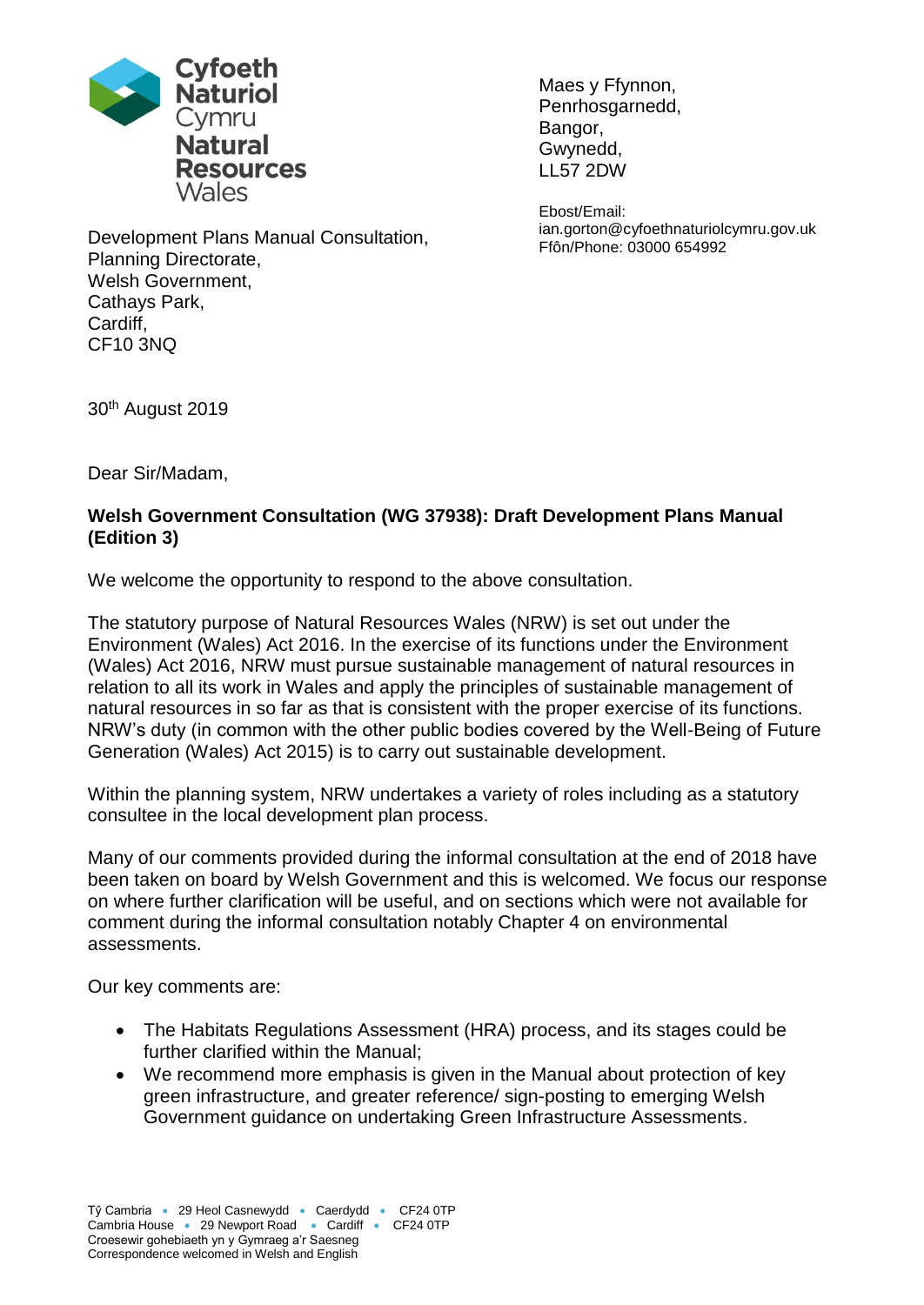Our detailed response is included in the attached Annex 1.

We trust that our advice will be useful to you and would welcome further opportunities to discuss our comments.

If you have any queries in relation to our detailed response, please contact Keith Davies, Sustainable Places - Land and Sea Manager in the first instance at: [keith.davies@cyfoethnaturiolcymru.gov.uk](mailto:keith.davies@cyfoethnaturiolcymru.gov.uk)

Yours faithfully,

 $Adrian$ 

Adrian James**,** Planning, Landscape, Energy, Decarbonisation Team Leader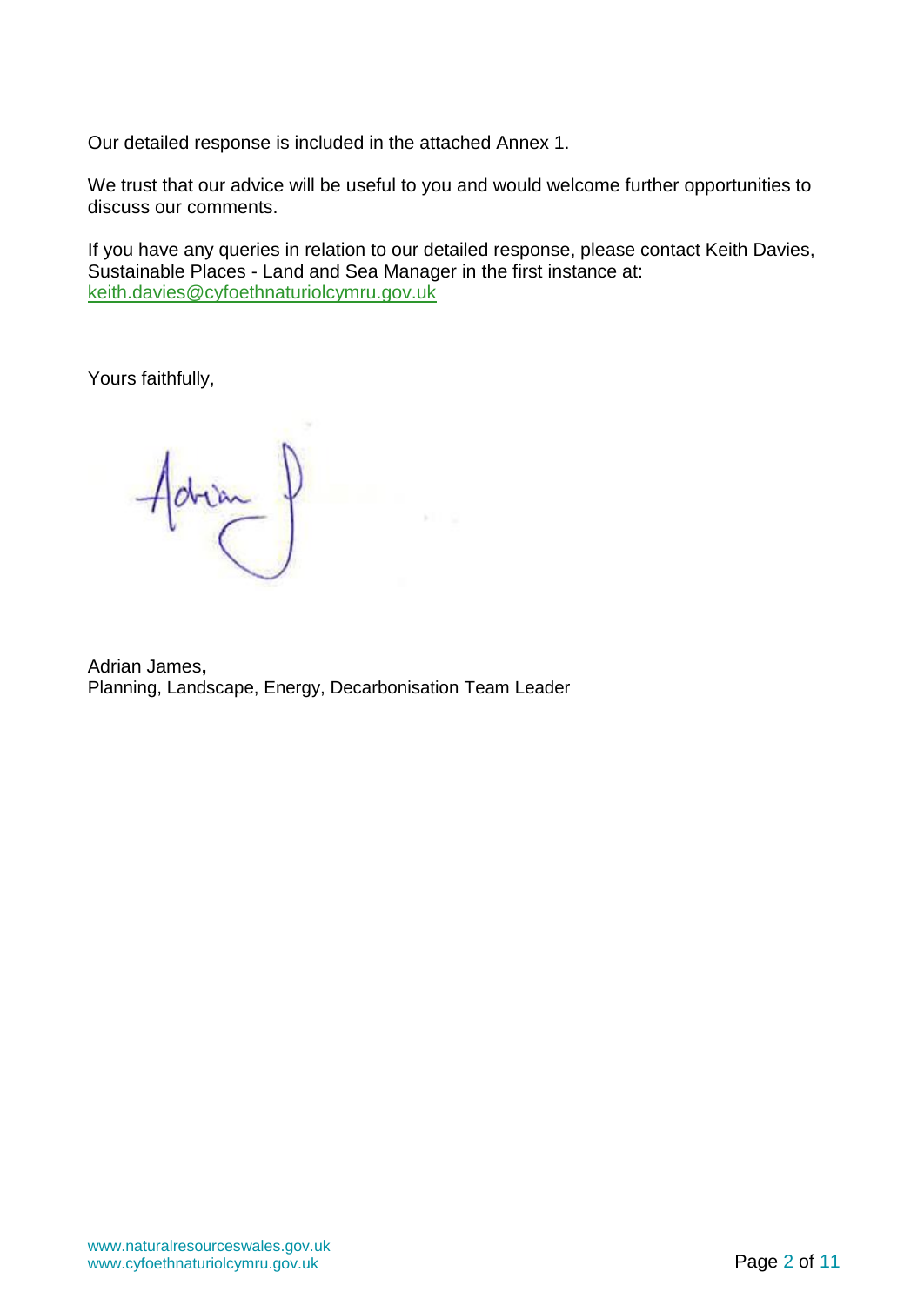# **Annex 1**

*Q1: The content of an LDP is now set out in the Manual (see Table 1). Is this sufficiently clear and comprehensive enough? Are there elements which would benefit from further clarity, or have been omitted? Please state what should be changed and why.*

# **Constraints Map**

Table 1 indicates that a constraints map is not formally part of a LDP. Whilst, this can be understandable in most cases as most of the spatial information on the map may be sourced from other bodies or publications, there may be instances where LPAs may use the LDP process to identify or designate areas for protection or particular management e.g. Sites of Importance for Nature Conservation (SINCs). In such instances we recommend that the Manual expects the Constraints Map should form part of LDP, or the Manual should advise that such designations are identified on the Proposals Map.

## **Development Management Policies and Strategy**

#### **Definitions**

The Draft Manual refers to 'natural resources' and 'green infrastructure' which may not be widely understood by readers. We advise that the manual includes a Glossary which defines these concepts.

#### **Green Infrastructure**

We consider that the level of detail on how to manage non-designated, but important areas of green infrastructure could be improved. We suggest it would be useful to amend the following bullet point, by adding the following text in bold:

'Be clear about designated areas for protection, conservation and constraint. (National Parks, AONB, biodiversity, heritage) and **key areas of green infrastructure as identified in the Green Infrastructure Assessments***.*'

## *Q2 Is the guidance on how to undertake a comprehensive call for candidate sites early in the LDP process clear and sufficiently detailed? If you disagree, please specify what is unclear or requires amendment and why.*

We reiterate comments made in our previous response to the informal consultation during end of 2018, regarding paragraph 3.56 and table 4 of the previous version of the Manual.

We agree with para 3.109 of the consultation draft Manual Edition 3, although we would recommend more emphasis early in the document of where statutory processes have not been undertaken for sites submitted late in the preparation process, the Inspector's Report would not be able to recommend their inclusion in the LDP, in the call for Candidate Sites.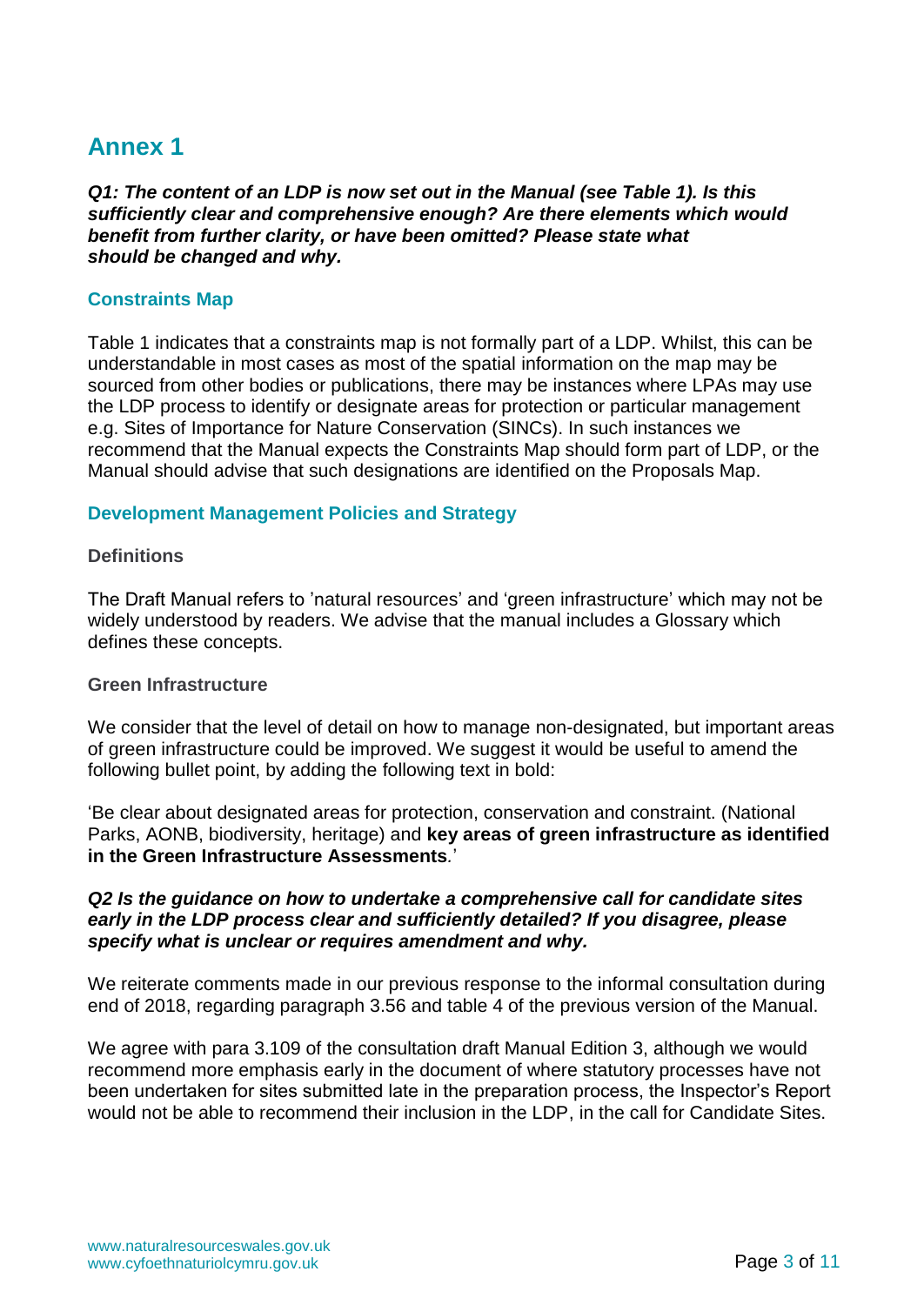## **Engagement**

We welcome engagement with NRW about candidate site proposals. However, the advice we provide will be based on the information and evidence provided to us in demonstrating site suitability, our expertise, and any relevant information we may hold. For example, where a key site is proposed in a high flood risk area, we will only be able to advise on whether a proposal is in a high flood risk area but will not be able to advise on the fundamental barriers and capacity unless a detailed flood consequences assessment is submitted by a site promoter. To enable us to advise on how the risk of flooding meets the thresholds in TAN15 the assessment will need to demonstrate that there is acceptable management of risks and consequences, in accordance with the requirements set out in TAN15 and PPW (Edition10). Evidence in support of a key or strategic site should be provided with the Preferred Strategy consultation because it will help inform whether the Plan is based on robust evidence.

## **Table 4: Green Infrastructure Requirements**

We welcome the inclusion of 'green infrastructure requirements' in the Table as it would encourage site proponents to consider Green Infrastructure as part of place-making. We recommend the following wording is added to it to help wider understanding of what this requirement might entail: '**key natural resources or areas of habitat connectivity (both current and potential).***'*

# *Q3 Do you agree with the criteria for what constitutes a 'deliverable' and 'financially viable' candidate site? (paragraph 3.40). If you disagree, please state what should be changed and why.*

We do not have comments on this matter.

# *Q4 Is the Manual sufficiently clear on how to undertake an SA, HRA or a holistic ISA? If you disagree, please detail how you think the guidance could be improved and why.*

#### **Diagram 6**

We welcome the clarity provided in this diagram. However, we recommend that the diagram should reference the HRA process alongside the already denoted ISA and LDP process and stages. This will help ensure that the potential implications of an emerging LDP for European sites are considered in a timely manner throughout the LDP preparation process.

We consider it potentially confusing that diagram 6 refers to Integrated Sustainability Appraisal (ISA), and diagram 11 only refers to Sustainability Appraisal (SA). We suggest that a single term is used throughout the document to avoid potential confusion.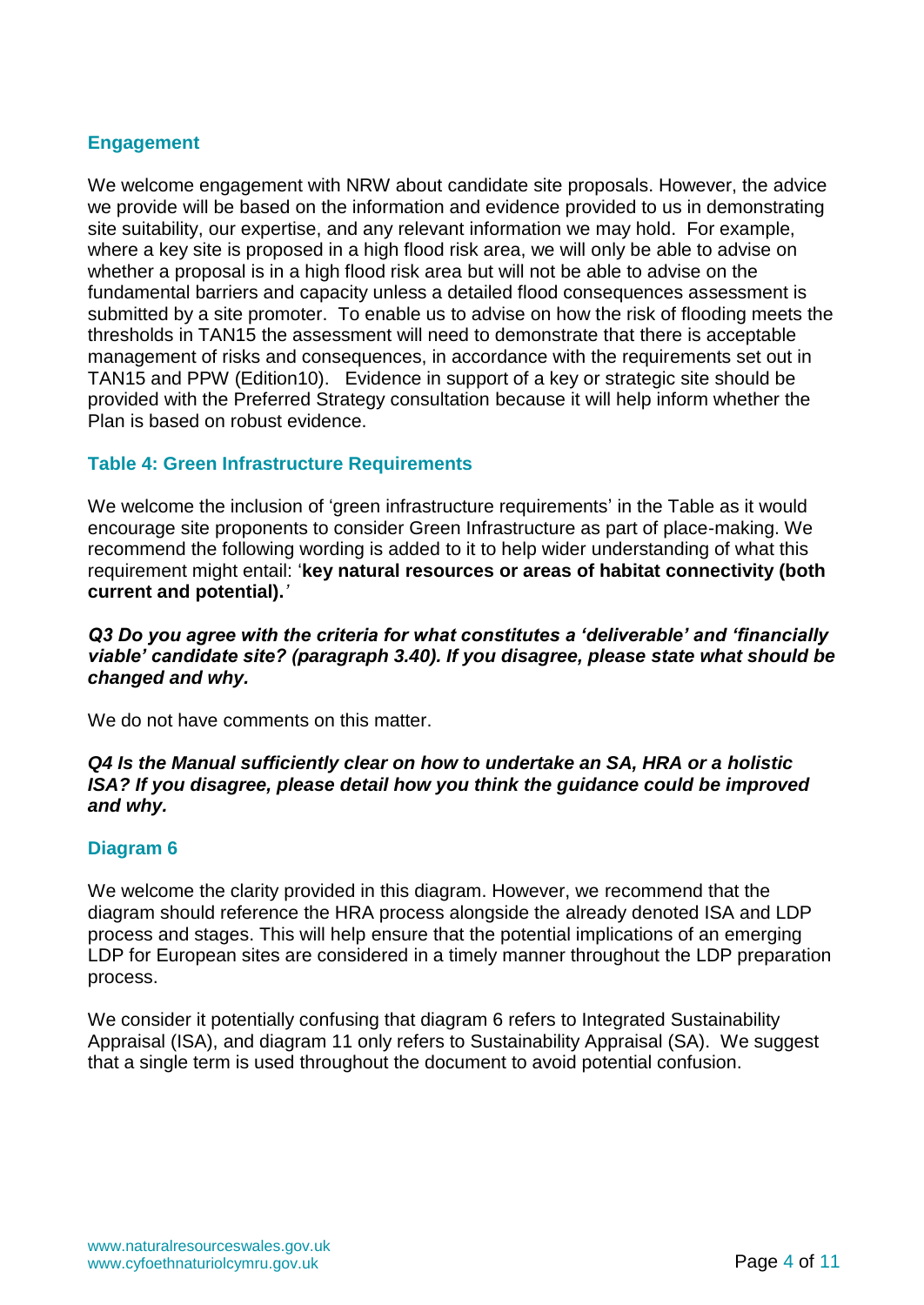#### **Paragraph 4.3**

We recommend adding some text in this paragraph to make clear that whilst there is benefit in incorporating SEA in to the ISA the legal requirements of SEA must be undertaken and remain easy to distinguish for those reading, commenting on and using these assessments.

#### **Diagram 11**

We recommend that the diagram is to confirm when the consultation on the SA report should be undertaken as this is included both under stage C in column 3 and stage D in column 2.

## **Page 63: Stages of SA Preparation**

We consider that the text should explicitly set out that screening is the first stage of the SA/SEA process and explain whether or not screening is required for Development Plans.

#### **Page 73 (Para 4.33)**

We suggest that this paragraph should also refer to the legal requirement to consult with NRW and Cadw at screening stage.

# **Page 76 (Stage 1)**

We recommend that the key consideration as to whether a European site should be screened in or not is whether there is a pathway that could result in an impact, rather than a set distance. For certain impacts, for example sediment loaded run-off entering watercourses, it is possible for European sites many miles from the proposed activity to be impacted.

# **Page 77 (Para. 4.44)**

We suggest amending the sentence "... 'in combination' with the effects of other plans and projects proposed and completed on the same European site…" to read **"…'in combination' with the effects of other plans and projects affecting the same European site…"**

#### **Page 77 (Para. 4.45**)

We suggest amending the first sentence "...whether the plan, in combination with other plans or projects…" to read "…whether the plan, **alone or** in combination with other plans or projects…"

We also suggest amending the third sentence (in bold) from 'If it is unlikely to have a significant effect…' to '**If a likely significant effect cannot be ruled out**…'. We also suggest clarifying the final sentence in bold from 'If it could have a significant effect, the HRA must continue to the appropriate assessment stage' to 'If it could have a significant effect, **or it is uncertain**, the HRA must continue to the appropriate assessment stage'.

#### **Page 78**

We welcome the reference to the People over Wind ruling in European Court, and consider the information is useful.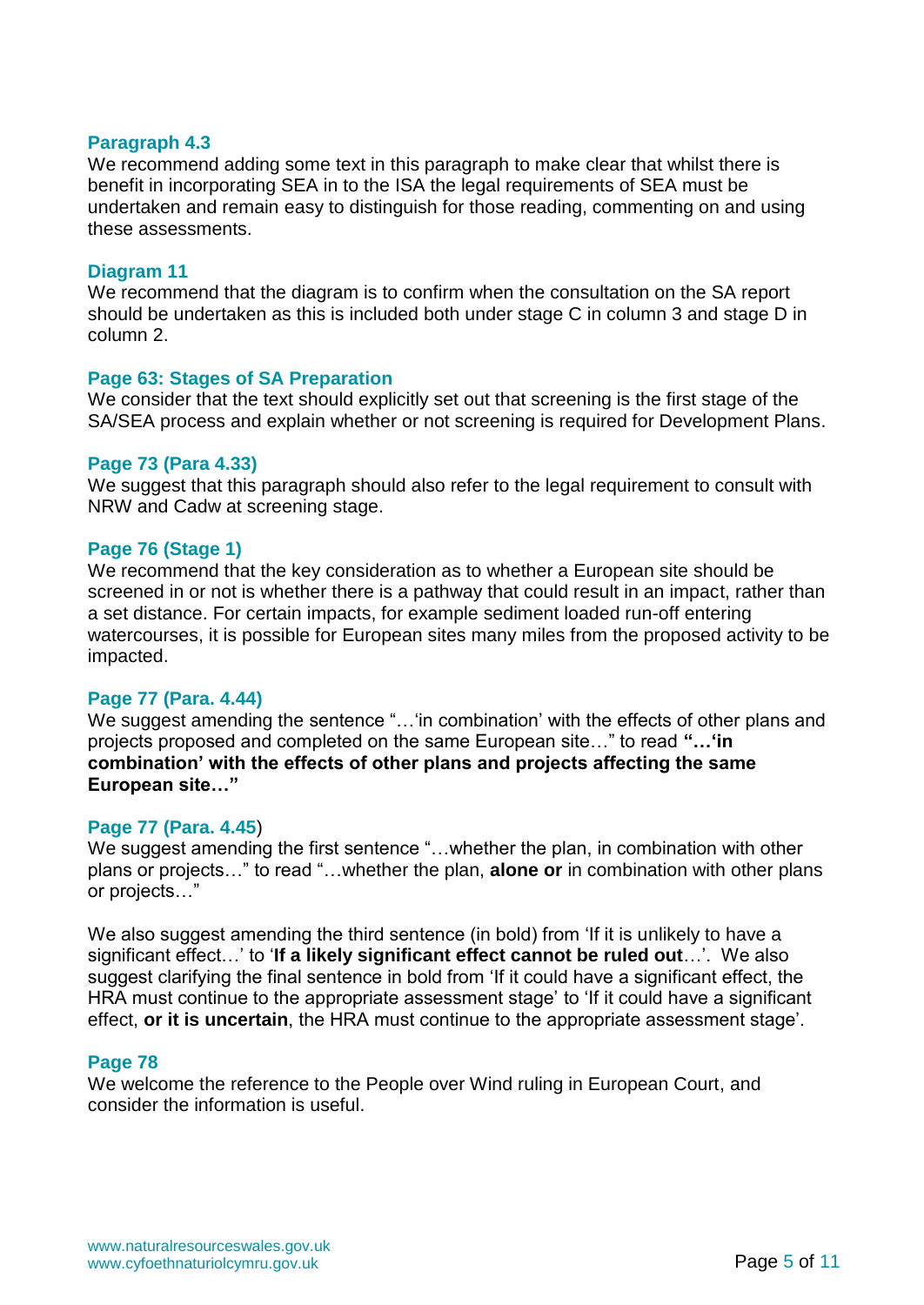## **Page 78 (Para. 4.47)**

The text in the third sentence of this paragraph would benefit from amending from 'This will involve testing whether the plan 'in combination' will affect the environmental factors needed to maintain site integrity…' to 'This will involve testing whether the plan **alone or** 'in combination' will affect the environmental factors needed to maintain site integrity.

## **Pages 78-79 (Paras. 4.47 & 4.50)**

We recommend paragraphs should be amended to emphasise that consulting NRW (and, where relevant, Natural England) is a **statutory requirement** when carrying out an appropriate assessment. The current text suggests that this is simply 'desirable' or 'best practice'.

# **Page 78 (Para 4.48)**

We recommend amending the paragraph from 'Taking account of the conclusions of the appropriate assessment of the plan's effects on the conservation objectives, the decision maker must determine whether the plan will adversely affect the integrity of the European site' to 'Taking account of the conclusions of the appropriate assessment of the plan's effects on the conservation objectives, **and having sought and had regard to the advice of the statutory consultees (NRW, Natural England, JNCC as appropriate)**, the **competent authority** must determine whether the plan will adversely affect the integrity of the European site. This is to ensure that the Manual is clear that advice from NRW and other statutory consultees should be taken into account when making determinations whether a plan will adversely affect the integrity of a European site.

## **Pages 78-79 (Para 4.49)**

The final sentence, in bold, in this paragraph, which states that "It is not appropriate to delay the Appropriate Assessment until the project level as this may make the plan nondeliverable" is not entirely correct. We recommend replacing this sentence with, 'There are certain circumstances where it can be more appropriate to delay' some aspects of HRA to a lower tier plan or project level assessment, although the plan level assessment must have entered the appropriate assessment stage before this can happen.'

Despite delaying a HRA to lower tier plan or project level, this way of ascertaining no adverse effect on site integrity is not a way of delaying the assessment process, but a way of securing mitigation measures at lower tier plan or project level, where they cannot be secured in detail in the higher level plan (because information on the nature, timing, duration, scale or location of development, and thus its potential effects, is not available). In other words, to take this approach negative impacts need to be avoidable at project level in some shape or form (or else it *would* make the plan non-deliverable).

In order to take this approach, we recommend that at the end of para 4.49, the following wording is added '**To ascertain that there would be no adverse effect on the integrity of a European site, a plan-making body may only rely on mitigation measures in a lower tier plan or project if the following three criteria are all met:**

**a. The higher-level plan assessment cannot reasonably predict the effect on a European site in a meaningful way; whereas**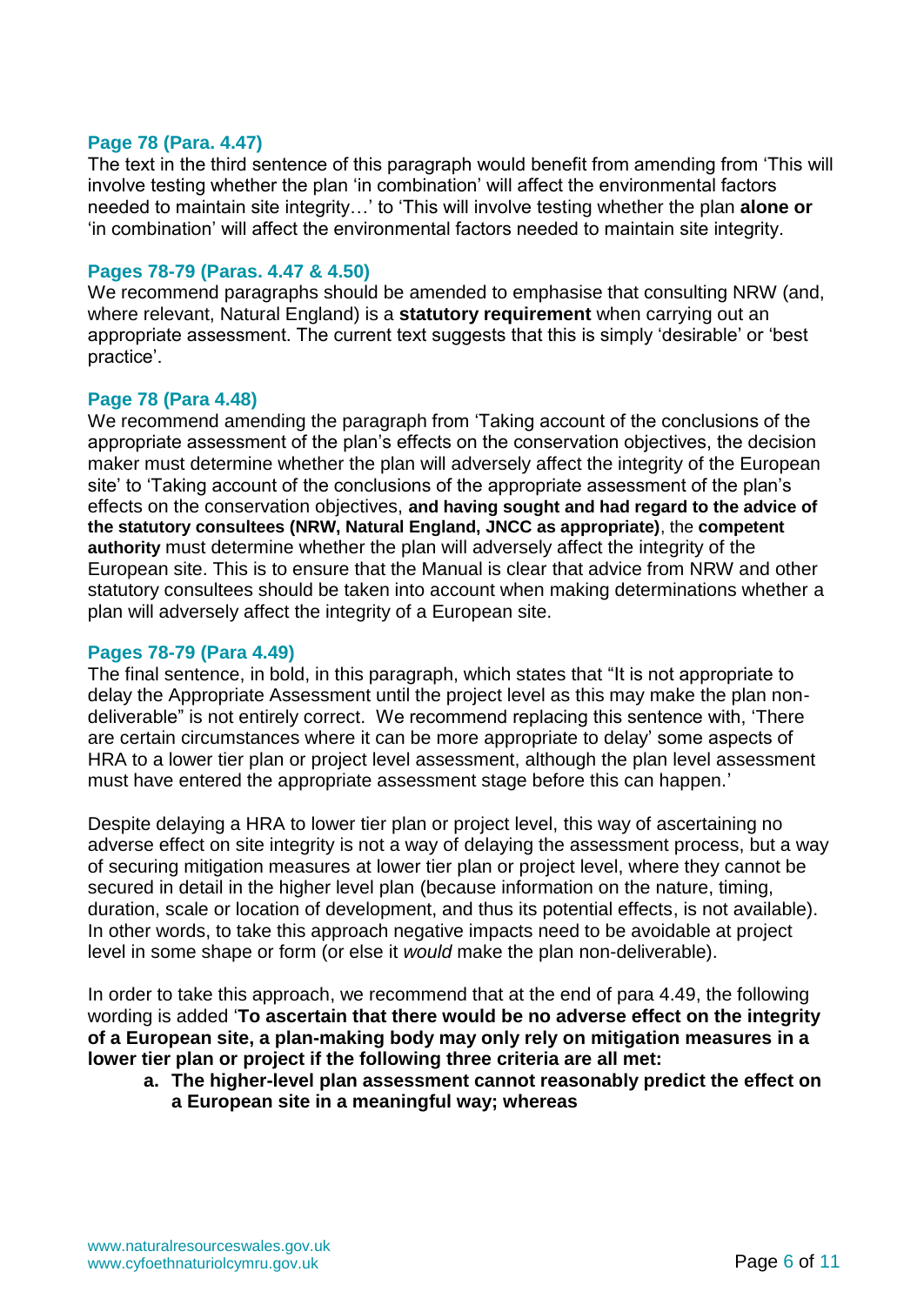- **b. the lower tier plan or project level, which will identify more precisely the nature, timing, duration, scale or location of development, and thus its potential effects, will have the necessary flexibility over the exact nature, timing, duration, scale and location of the proposal to enable an adverse effect on site integrity to be avoided; and**
- c. **the HRA of the lower tier plan or project is required as a matter of law or Government policy**.'

# **Page 79 (Para 4.51)**

We recommend that this paragraph is reworded to, 'Stage 3 is only reached where an appropriate assessment cannot rule out an adverse effect on the integrity of a European site and the LPA has decided not to amend and re-assess the proposal. In this situation it is not legal to enact or adopt the proposal unless three conditions are all met, namely that there are no alternative solutions, that there are imperative reasons of over-riding public interest (IROPI), and compensatory measures are secured.

The first test is a consideration of alternative solutions (that still deliver the objective of the proposal) and whether any of these have a lesser impact on European sites. Only where it can be demonstrated that these alternative solutions do not have a lesser impact can the proposal progress to the second test of IROPI.'

#### **Page 79 (Para 4.52)**

This paragraph appears to be in the wrong place as it represents the end of Article 6(3) of the Habitats Directive and should therefore be inserted before paragraph 4.51.

#### **Page 79 (Para 4.51)**

We suggest replacing: "Where the assessment has identified likely significant effects…" with: "Where the assessment has **been unable to rule out adverse effects**…". This wording change is recommended to reflect the correct terminology for describing affects at stage 3 of the HRA process.

#### **Page 79 (para 4.54)**

We recommend amending the final sentence of this paragraph to provide clarity of terminology by replacing "Where the importance of development is judged to be of IROPI, compensatory measures must be taken to protect the overall coherence of the European sites…" with: "Where the importance of development is judged to be of IROPI, compensatory measures must be **secured** to protect the overall coherence of the European sites **network"**.

#### **Page 80 (para 4.56)**

Replace "European site" with "Development plan" (because it is the LDP that will be subject to HRA).

*Q5 Is the 'de-risking plan checklist' (page 83) a useful summary of the core issues of plan making as summarised in Chapter 5? If you disagree, please state what changes should be made and why.*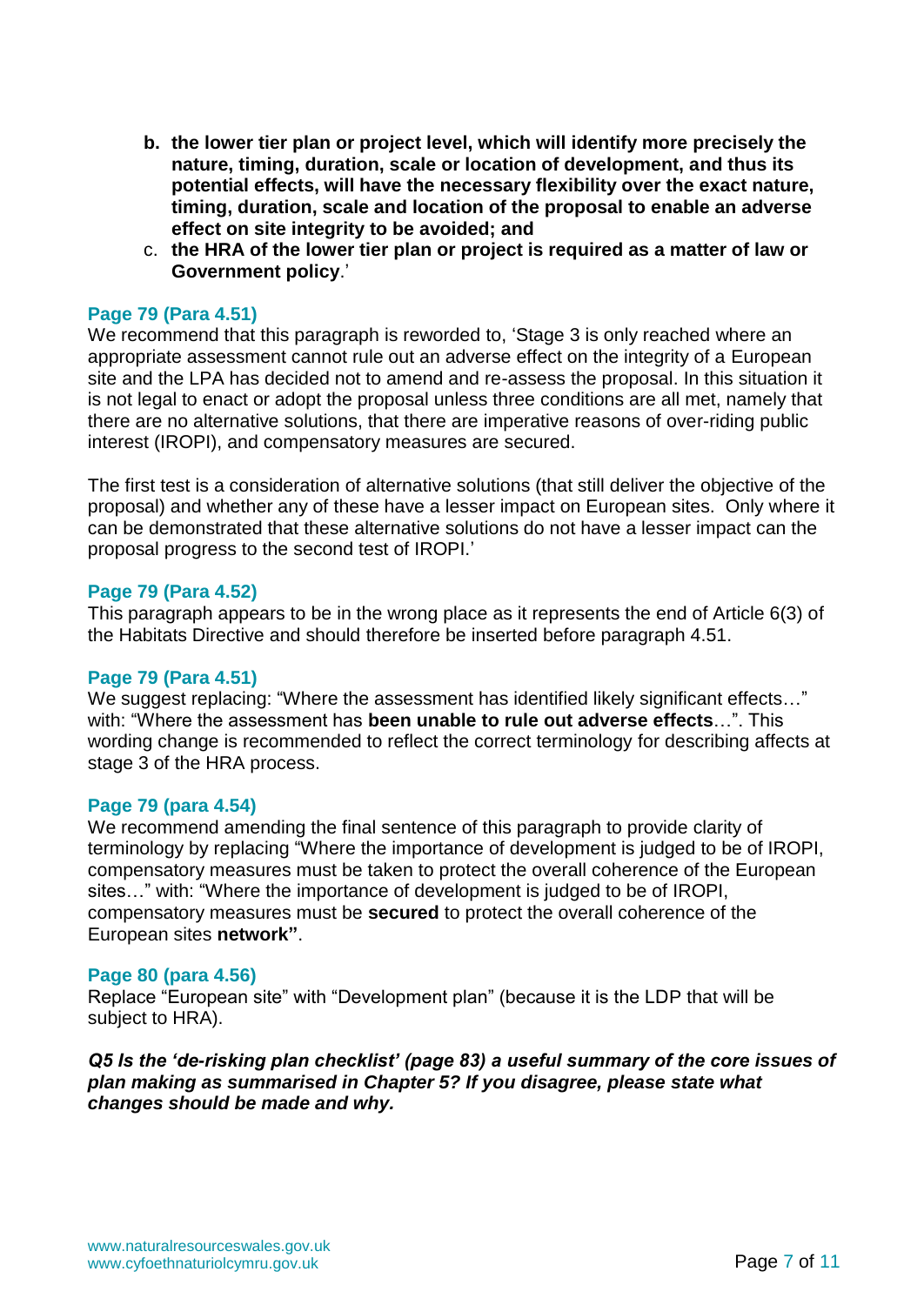## **De-risking plan checklist**

We agree that the 'de-risking plan checklist' is a useful summary of the Core Issues of Plan Making. However, we recommend it is amended to "have regard to Area Statements" and "prepare a Green Infrastructure Assessment', as these matters form an important part of a LDP evidence base.

Additionally, we recommend that an additional category is inserted within the 'de-risking plan checklist' which ensures constraints/ opportunities identified as part of the candidate site sifting process are highlighted. Constraints may trigger the need for more detailed assessment, which is required before a site is allocated e.g. assessment of the risks and consequences of flooding. We consider this factor to be a core element of de-risking the LDP process.

## *Q6 Do you agree the guidance on formulating a spatial strategy adequately covers all the key elements necessary when assessing the role and function of places? If you disagree, please state what should be changed and why.*

## **Page 88 Checklist**

We suggest "green infrastructure" and "ecosystem resilience" could usefully be added to examples of factors when assessing spatial strategic options. Both are key components of placemaking by informing decisions on the location of development as recognised in section 6.2 of PPW edition 10.

#### **Page 89: Vision Checklist**

A reference to Area Statements would be welcome here. We suggest the following additional wording: 'Be consistent with the Well-being Plan and other local strategies **and have regard to Area Statements, National Park and AONB Management Plans**.' Alternatively, this could be included under 5.12.

#### **Page 90: Para 5.13**

Instead of "areas for protection" we recommend use of the term "**key green infrastructure assets including protected sites"** as many important green infrastructure assets are key spatial assets that are not designated but whose careful management may be an important consideration of placemaking and support the resilience of settlements whilst delivering multiple benefits.

#### **Page 91: Diagram 14**

We note that there is a Settlement Assessment referenced (Diagram 14) which has no explicit mention of decarbonisation or resilience. In identifying suitable areas for development, decisions should be informed by the potential for aligning with WG's decarbonisation aspirations in line with WG's climate emergency by focussing development in areas which minimise the need to travel and are well served by active and sustainable travel routes and can be supported by District Heating measures and/ or, local renewable energy generation. This would be welcomed and recommended here.

# *Q7 Is the guidance on housing and economic growth scenarios sufficiently clear to enable a plan maker to consider a range of growth options and identify a*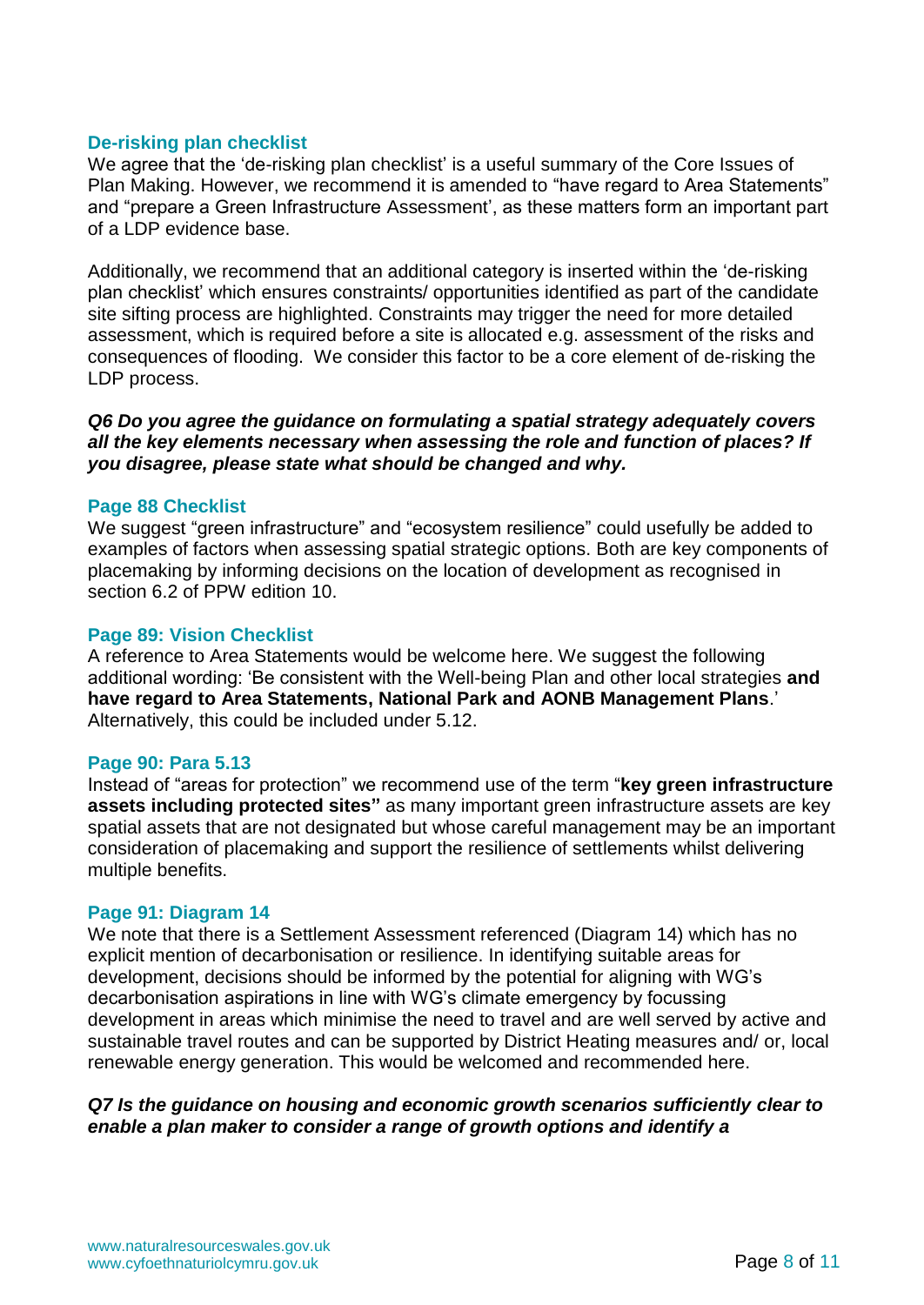## *requirement/plan provision, for both homes and jobs that is appropriate and deliverable? If you disagree, please state why and how you consider the guidance should be improved.*

We have no comments on this matter.

*Q8 Is there sufficient practical guidance on how to prepare a housing trajectory to support the delivery of housing? Are the definitions of the components sufficiently clear? If you disagree, please state what should be changed and why.*

We have no comments on this matter.

*Q9 Do you agree with the definition of viability (paragraph 5.81) and the key components of viability (tables 24 and 25)? If you disagree, please state what requires amending and why.*

## **Table 24**

'S106/CIL Cumulative impact of direct mitigation and policy requirements': We recommend that the cost of implementing and maintaining Green Infrastructure should be added as part of the viability model under this requirement to ensure that appropriate and proportionate green infrastructure is delivered.

# *Q10 Does the Manual clearly differentiate the viability requirements for high level testing and site-specific testing? If you do not consider this is sufficiently clear, what do you consider requires amending and why.*

We have no comments on this matter.

## *Q11 Does the Manual provide sufficient guidance to enable the preparation of an infrastructure plan and how to embed the core elements of the infrastructure plan into the development plan? If you disagree, please specify what you think requires amending and why.*

#### **Infrastructure Plan**

We welcome reference to green infrastructure being embedded to the core elements of an infrastructure plan to help normalise its consideration among plan-makers as part of the place-making approach promoted as part of Planning Policy Eales (Edition 10). However, we reiterate our previous comments that the Manual should clearly indicate the relationship between the Infrastructure Plan and the Green Infrastructure Assessment as set out in PPW. We would welcome further discussion on how the Manual can normalise the consideration of Green Infrastructure as part of LDP preparation.

# *Q12 Do you agree with the list of indicators to be included in the monitoring framework (table 29)? If you disagree, please specify what changes should be made and why you consider them necessary.*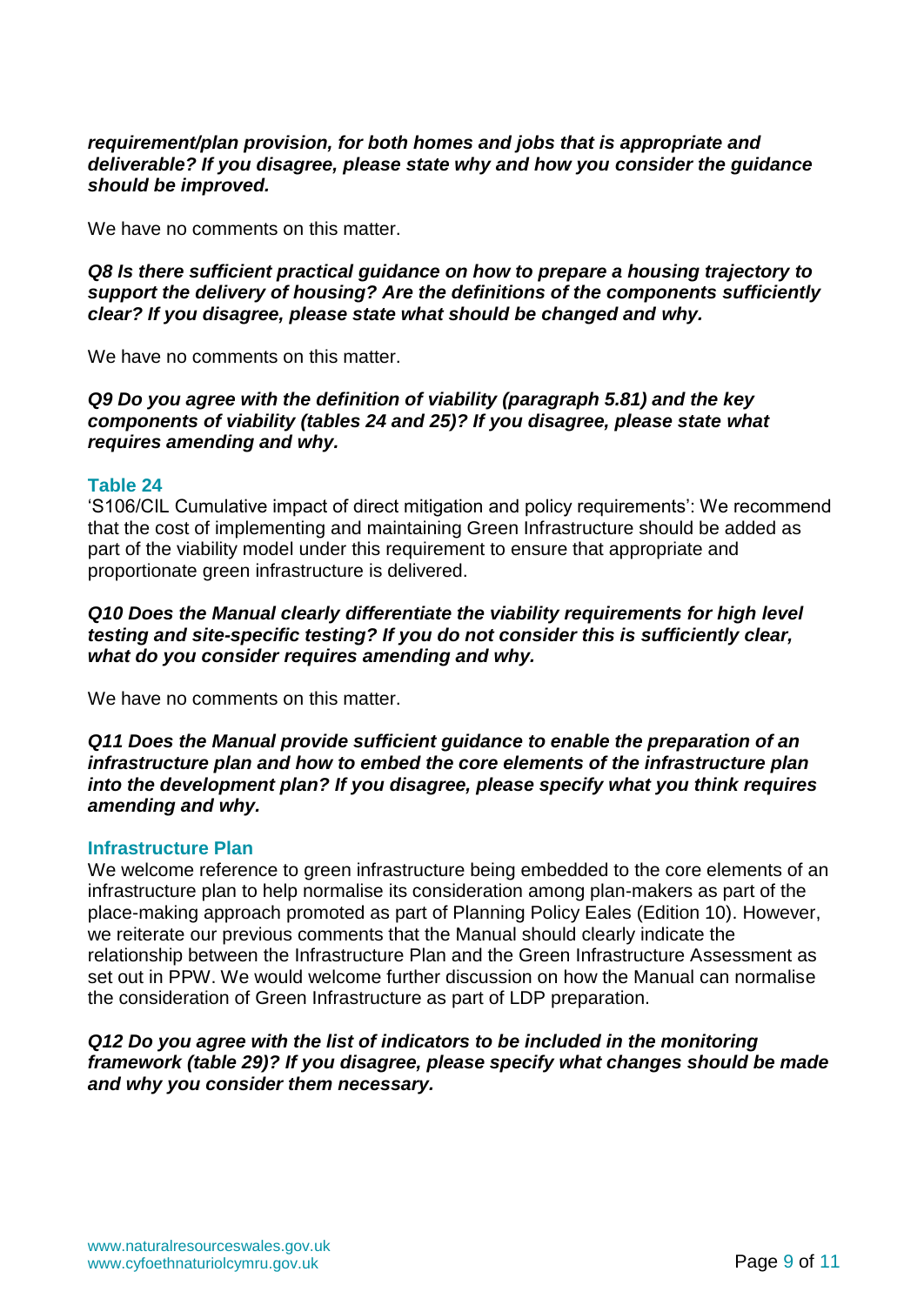## **Table 29**

We agree with the list of indicators and have no further comments to make.

## *Q13 Is the guidance on the short form revision procedure sufficiently clear and helpful? If you disagree, please specify what could be amended and why.*

## **Short Form Revision Procedure**

We recommend that further clarification is provided in the Manual to the form of consultation LPAs would undertake with key stakeholders as part of the SFRP and the regard that is required to be made by LPAs to comments from key stakeholders.

## *Q14 Do you agree with the scale and content of issues to be covered in an SDP? If not, what do you disagree with and why.*

## **Strategic Development Plans**

We generally agree with the scale and content of issues to be covered in an SDP. However, we stress the importance to strategic planning of green infrastructure provision alongside many of the matters set out in para. 2.9. The Manual should encourage Local Planning Authorities to work together to produce their Green Infrastructure Assessments, particularly in areas that will be covered by a SDP so that green infrastructure can be planned alongside development from the start.

# *Q15 Is there sufficient and clear guidance to enable the preparation of an SDP? If you disagree, what do you think should be amended and why.*

We have no comments on this matter.

#### *Q16 Any other comments*

*We have asked a number of specific questions. If you have any related issues which we have not specifically addressed, please use this opportunity to report them.*

# **Page 12: Delivering Sustainable Development – An Integrated and Inclusive LDP Preparation Process'**

We suggest that section 'Delivering Sustainable Development – An Integrated and Inclusive LDP Preparation Process' would benefit from a specific reference to the Environment (Wales) Act 2016 and the duties this places on Local Planning Authorities, particularly the section 6 duty.

#### **Table 11**

We welcome mention of Area Statements and Green Infrastructure Assessments in the context of master-planning, but the way in which the two concepts are used interchangeably here is potentially confusing. It would be helpful if the Manual could clarify if LPAs should use both or use one if the other is not yet available. If Green Infrastructure Assessments build on the evidence provided by Area Statements then there is potentially no need to use both, but it's not clear from the text here if that's the case.